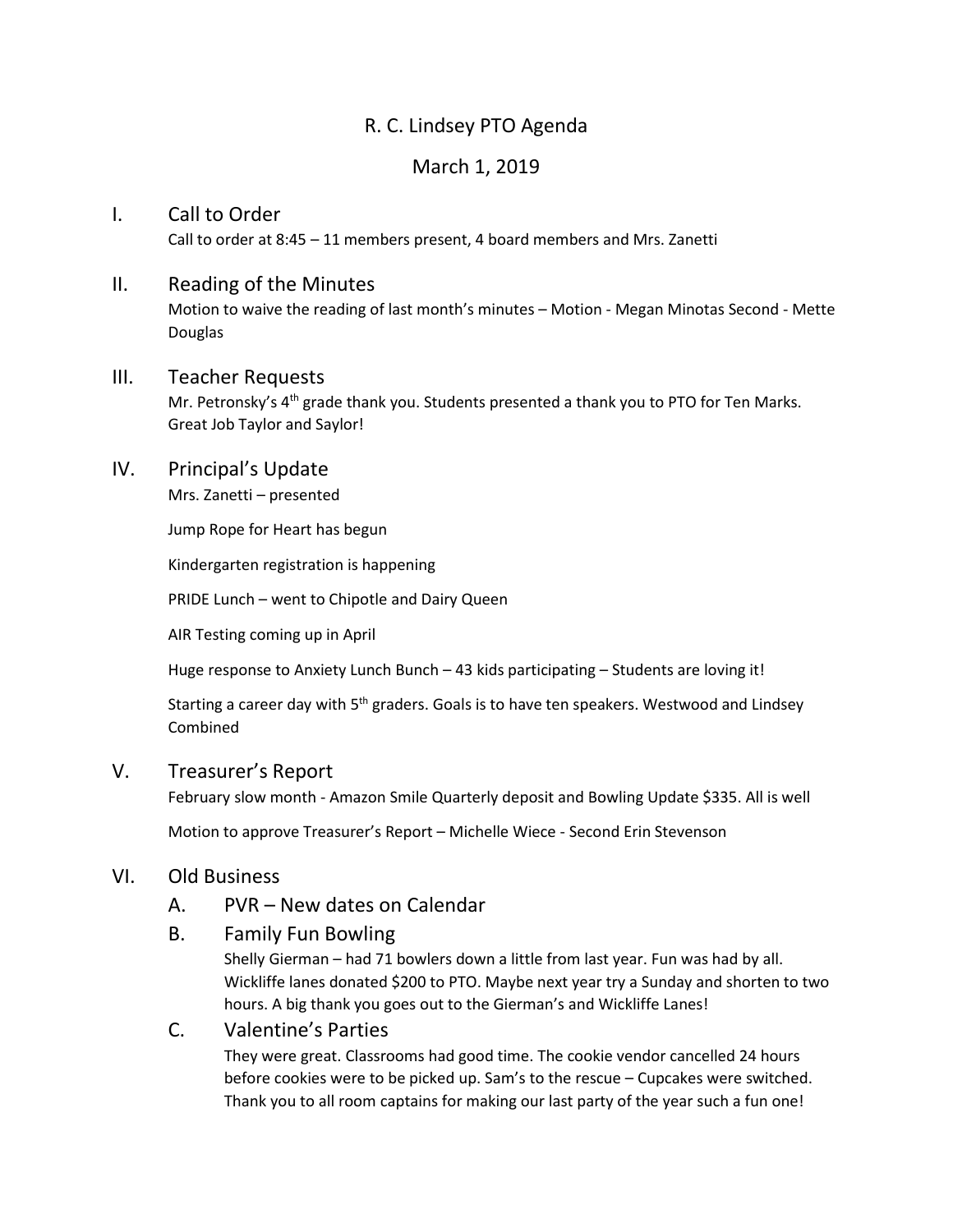### D. Box Tops

March's Box Tops contest has ended. We collected just shy of 2,500. Winners were pulled by Mrs. Palmer and they received a West G water bottle. Next contest will be in May and will be whole school.

### E. Nominating Committee

Still taking nominations for next year's PTO board. If interested please see Mellissa Barnes, Lynne Barras, or Michelle Wiece.

#### VII. New Business

A. Skating Party –

Monday at United Skates 6:00-8:30 - \$2 admission, \$4 Skate Rental

B. Parent's Night Out –

Genvieve Duxbury- Spirt of Clay in Mayfield - March 7<sup>th</sup> - cost depends on piece chosen. Able to bring in snacks and beverage.

C. Bingo for Books

Books are ordered - \$1 a card, bring your own marker or buy one for dollar. Refreshments for purchase.

## D. Lunch with a Loved One

Danielle Pitcock– Handouts went home-if you need one look at Smore. All need to RSVP regardless of if you are buying lunch or not. Raffle tickets for sale for baskets \$1 each or \$5 for 6. Looking for volunteers. Raffle baskets due Monday March 18<sup>th</sup> to the office. Please have baskets cello wrapped and provide a list of contents.

E. Mother Son Bowling –

April  $28<sup>th</sup>$  – Fun time for boys and their special female family members. More info coming soon.

## F. Father Daughter Dance

Will need help with decorations, pictures, snacks, and crafts. Putting together to make a committee. Looking for lots of time on the 3<sup>rd</sup>. Looking for a photography. Also looking for a DJ. If you know anyone.

G. Fluoride

Danielle Pitcock– Looking for more people to come in an help distribute fluoride. Takes one hour in the morning one day a week. You pick the week. Needs to be done before school starts usually form 7:45-8:45 AM. Contact Mrs. Bernardinelli

H. Book Lunch Bunch

Handouts went out today on orange paper. Will begin after Spring Break. We will meet on Friday's during lunch and discuss a book. (First grade will read a picture book) If interested in volunteering contact Misty Caudill

I. Teacher Appreciation week gift – begin getting ideas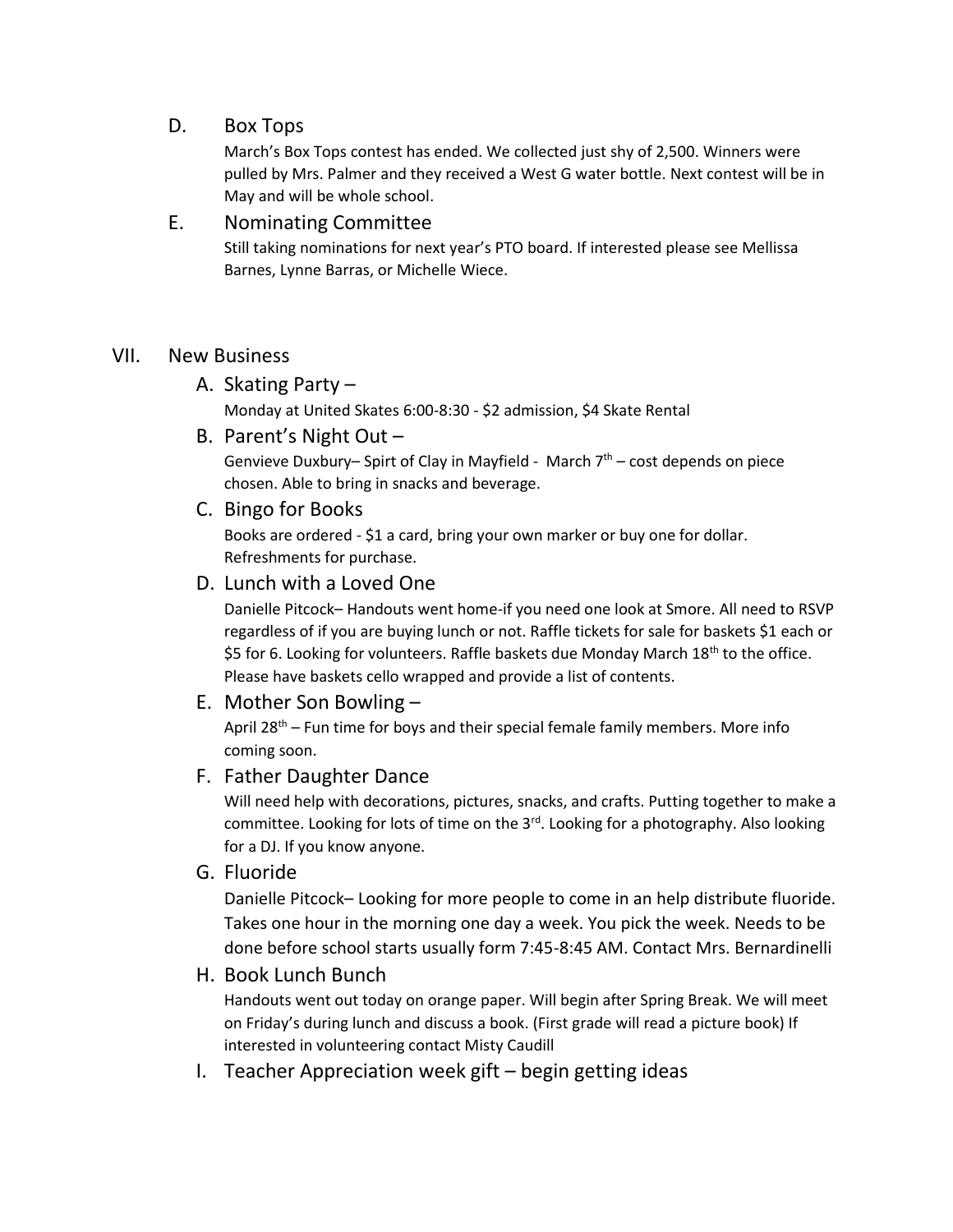Typically provide a larger gift – Last year we didn't provide a gift so we have budget. Also, an option to provide an extra day of lunch.

J. First Grade Musical Looking for helping make costumes. Please contact Mrs. Harrison

# VIII. Adjournment

Motion to adjourn by Sandy Kauzlaric and second Lauren Boukis